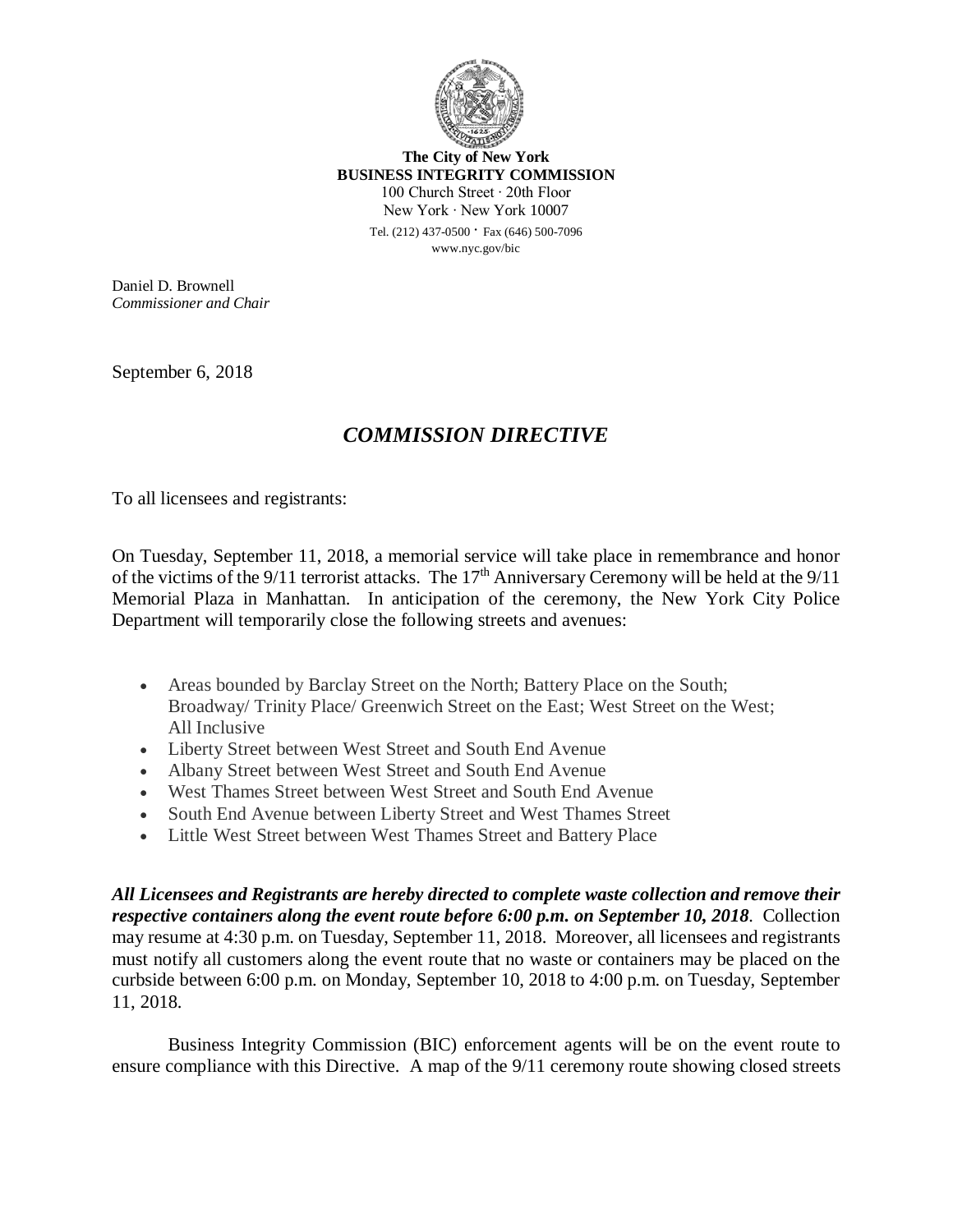is annexed hereto and available on the BIC website and at http://www.nyc.gov/html/dot/downloads/pdf/9-11-ceremony-2018-embmap.pdf.

Please be aware that the City's Department of Transportation (DOT) issued a construction embargo along the event route from 6:00 p.m. on Friday, September 7, 2018, through 6:00 p.m. on Tuesday, September 11, 2018. DOT will strictly enforce this embargo and violators are subject to be summonsed.

Failure to comply with this Directive may result in administrative penalties and/or fines up to \$10,000. *See* 17 RCNY 1-09. Failure to comply with this Directive may also affect your company's licensing or registration status before BIC.

Sincerely,

David D. Browell

Daniel D. Brownell Commissioner and Chair